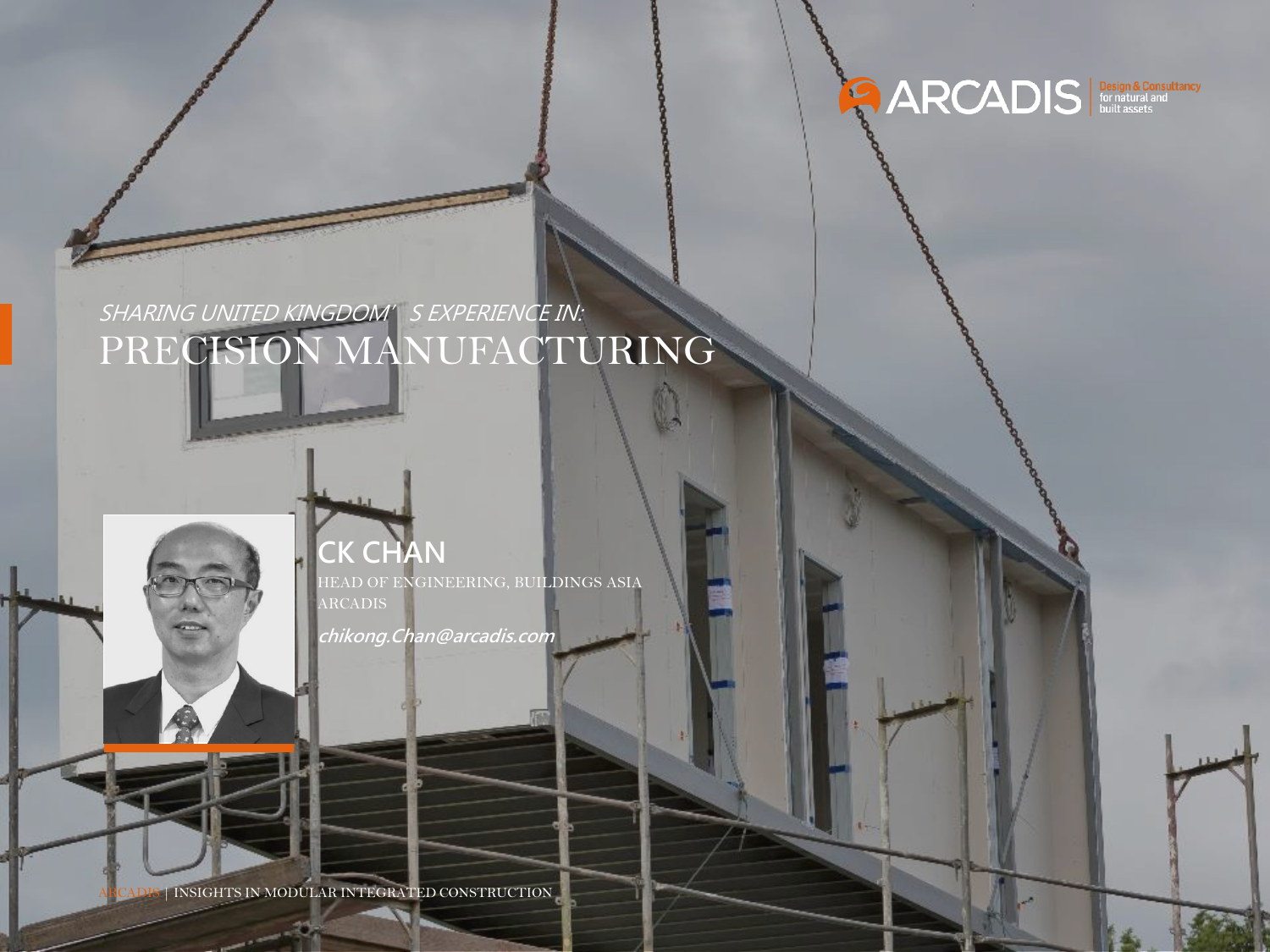

#### **AGENDA**

- **1). Experience of Precision Manufacturing in UK**
- **2). Design Parameters of Precision Manufacturing**
- **3). Videos for Parametric Design and Configurator**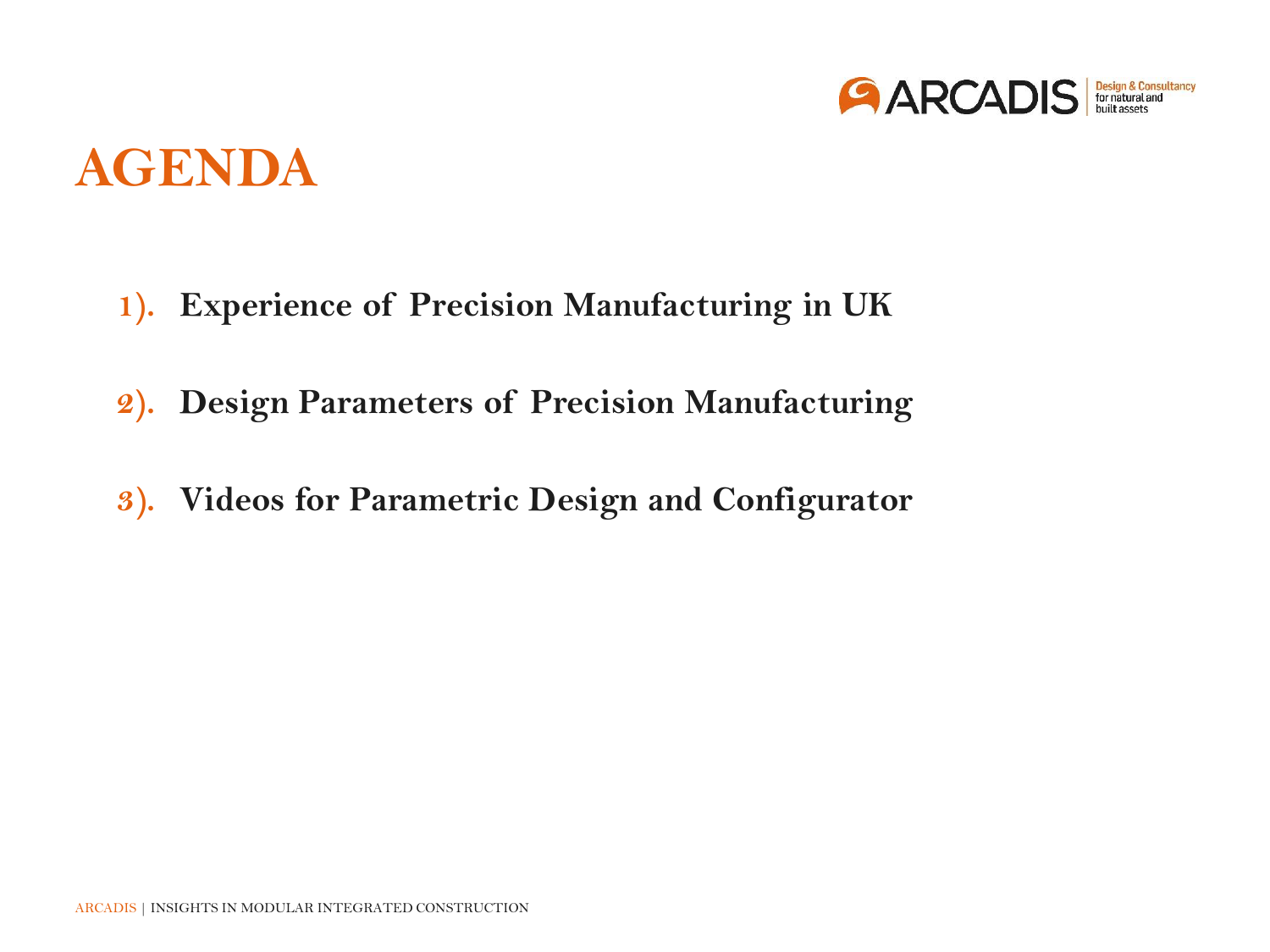

#### **ARCADIS UK PROJECTS**





#### **GREEN POINT, LONDON**

Arcadis worked in collaboration with the developer and manufacturer to create a modular solution for a 6-storey, 98-unit residential block, breaking it down into 187 standardised modules.

**IRWELL RIVERSIDE, MANCHESTER**  Arcadis is acting as designer and cost manager for a multi-storey apartment scheme over 3 blocks in Manchester.

Commenced 2018.

Completed 2015.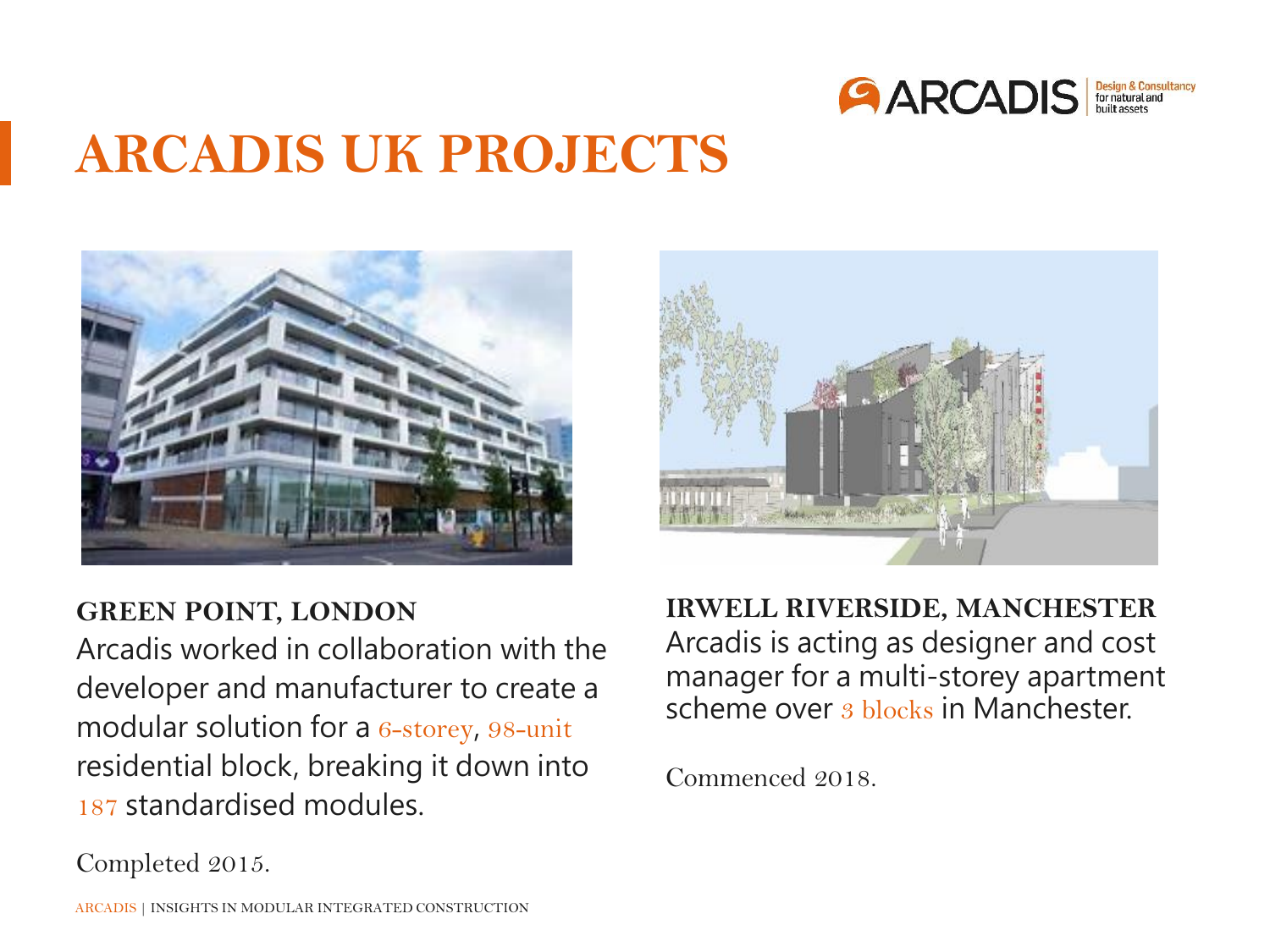

#### **PRECISION MANUFACTURING- UK**

Arcadis UK has developed a range of solutions called **Precision Manufacturing** to deliver factorymanufactured solutions for clients. These are in **design and feasibility**, and then in **procurement and delivery.** 

Arcadis UK have been leading the establishment of standardised designs and delivery in UK for the Education Skills and Funding Agency and have driven down **delivery costs of schools by 25%+.** 

Having developed standardised designs for the education sector, factory manufactured buildings, we now apply our expertise across other building types, such as **residential.**

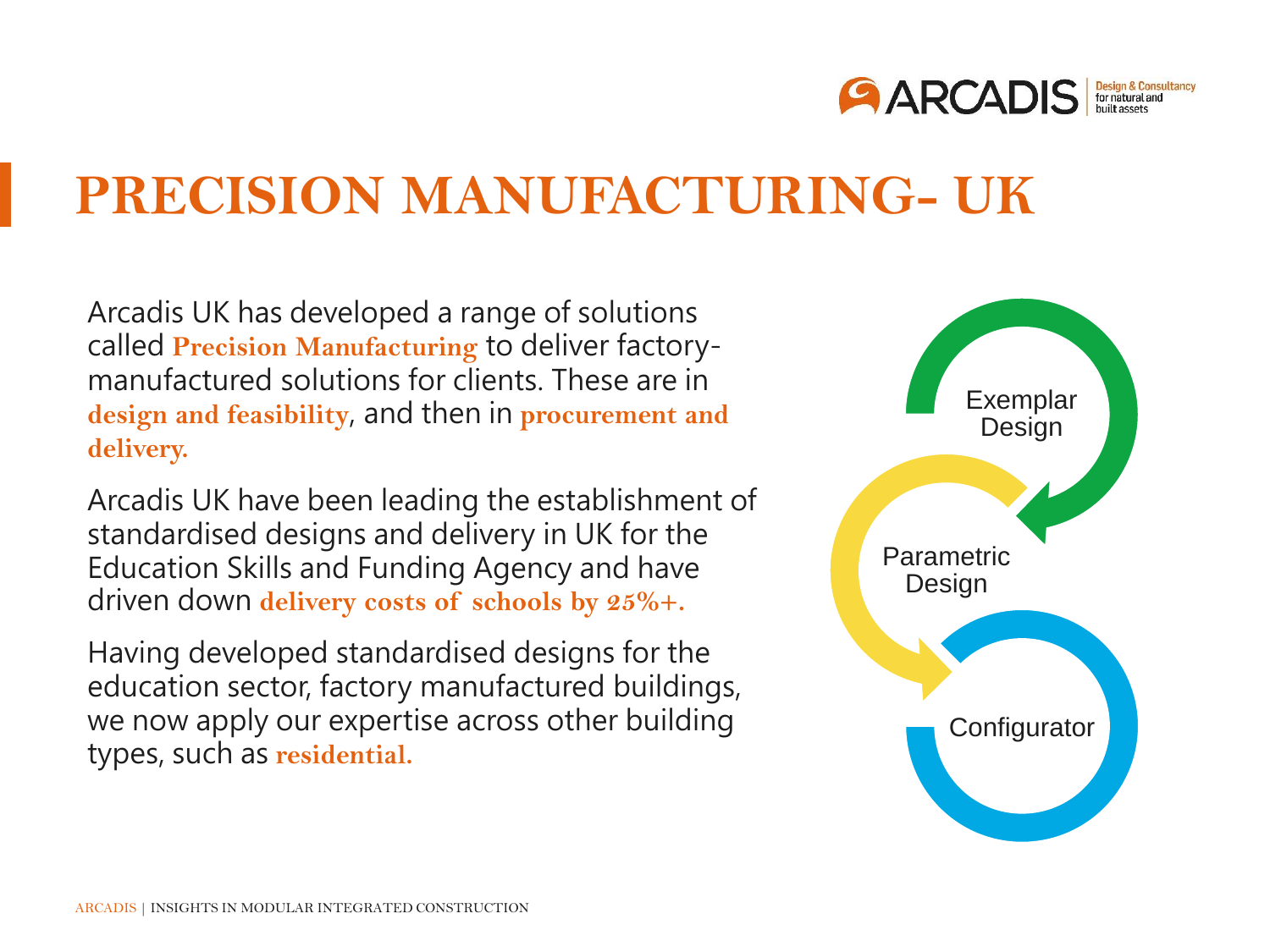

# **EXEMPLAR DESIGNS**

Arcadis has developed exemplar designs for 1,2 and 3 bedroom apartments which meet client requirements for sale, rent and social housing and comply with regulatory and advisory requirements.

These are **optimized** for volumetric modular delivery to maximise the efficiency of module dimensions. Our suite of exemplars includes 2-storey houses and other residential formats



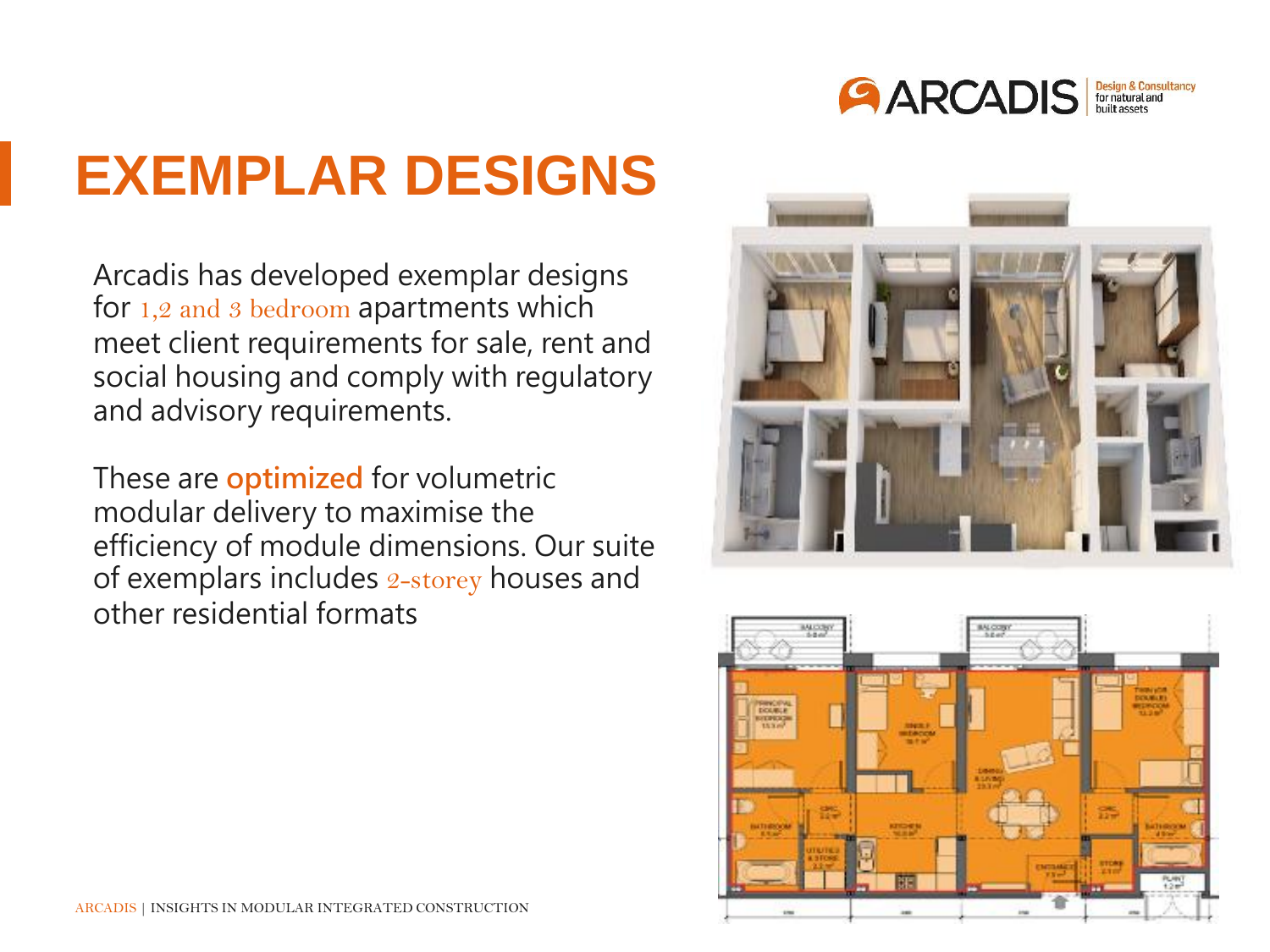

## **CONFIGURATOR TOOL**

Our configurator allows purchasers of our exemplar designs to **personalise** their apartments and homes whilst maintaining the essential dimensions and constraints of a manufactured solution.

In exactly the same way as an online car configurator it gives them a **3D image**  and price for their choices. This is a powerful tool to demonstrate to clients the flexibility that manufactured solutions can provide.

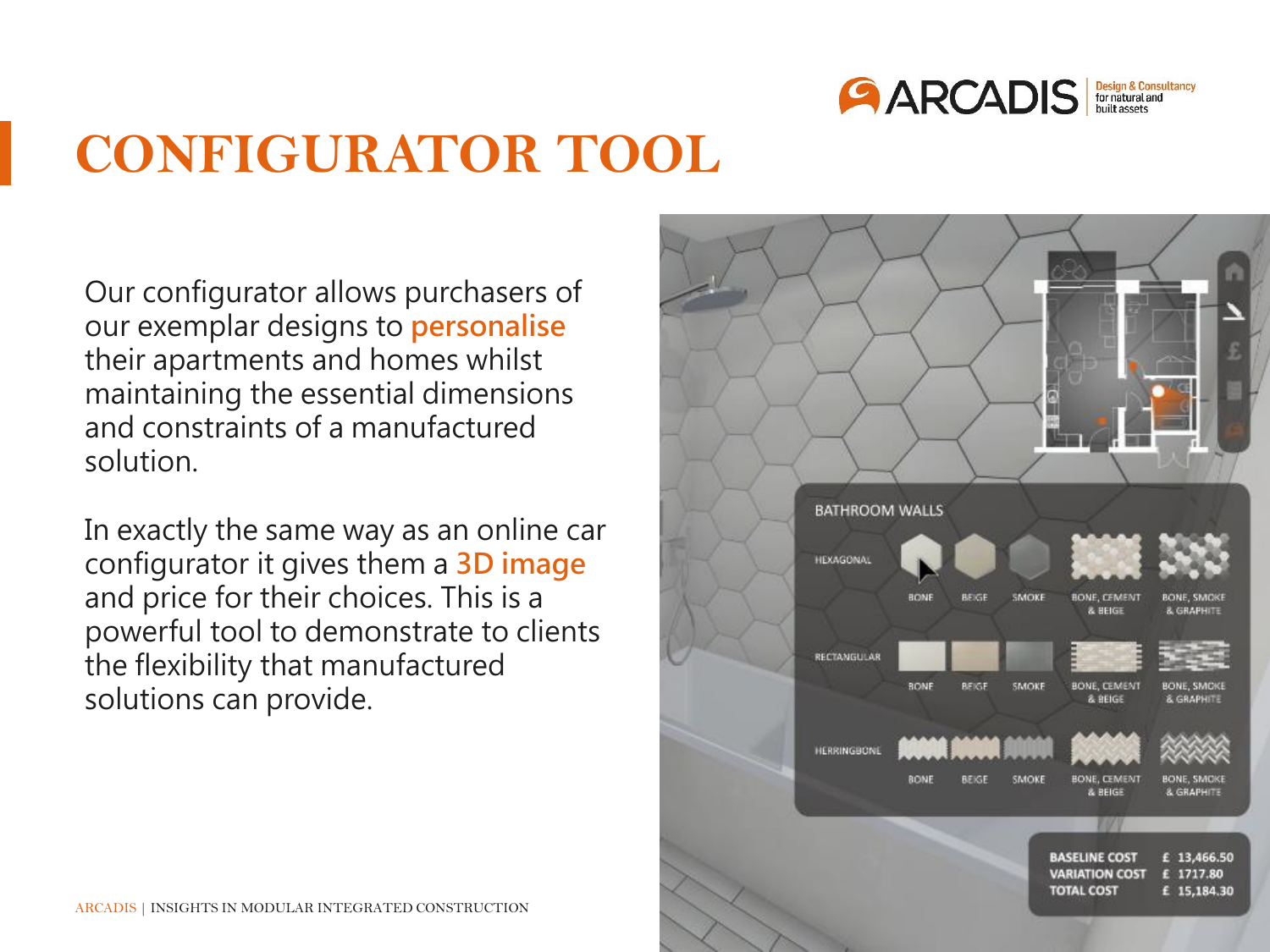

### **PARAMETRIC DESIGN**

Our parametric design tool has been developed with our in-house digital workshop in Europe.

Our tool allows us to **optimise** feasibility designs for residential schemes by applying algorithms utilising our Exemplar designs and precision engineering manufacture, outputting **cost** and value metrics. This gives our clients quick **option solutions** that are optimised for manufacture.

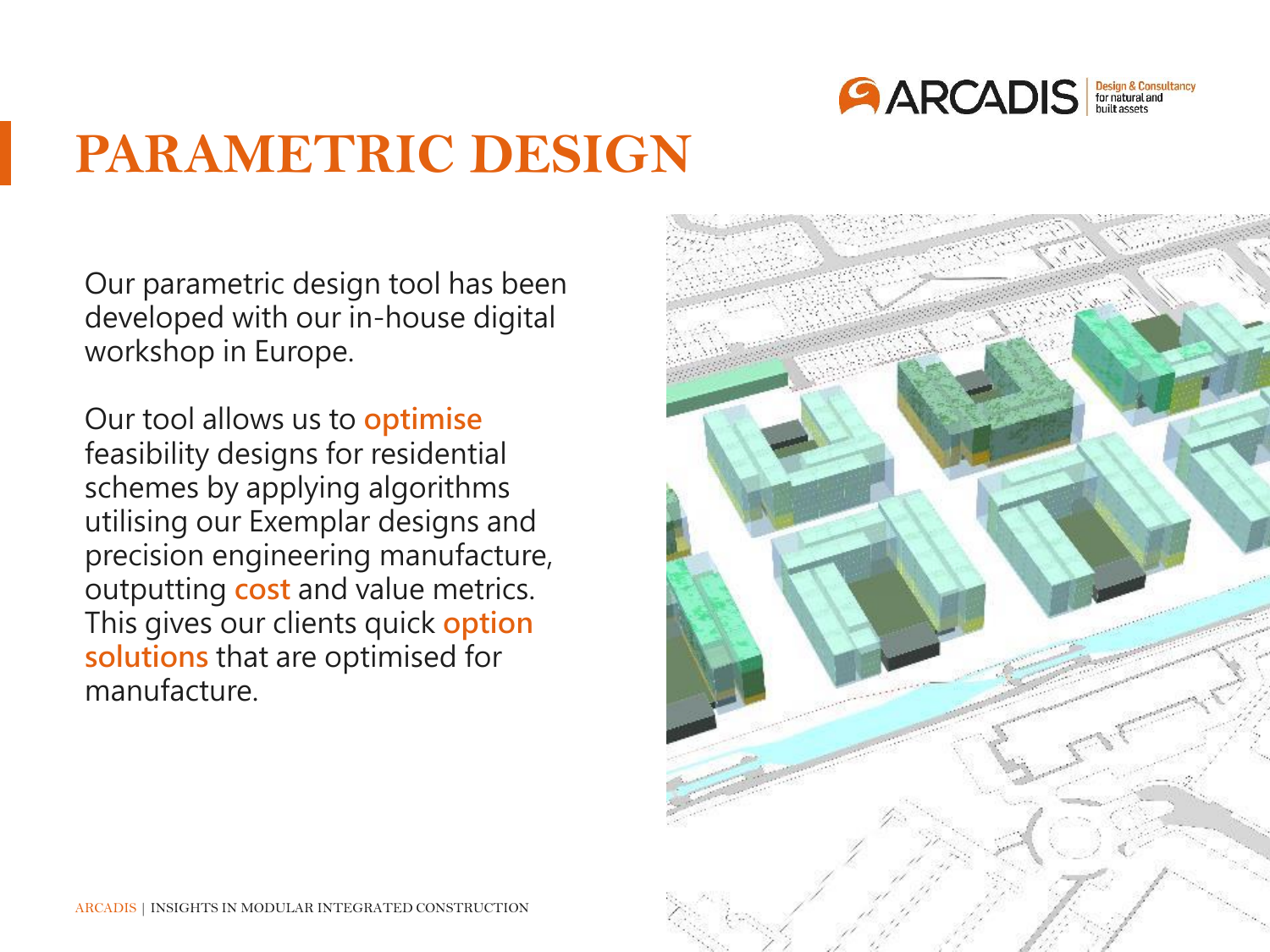

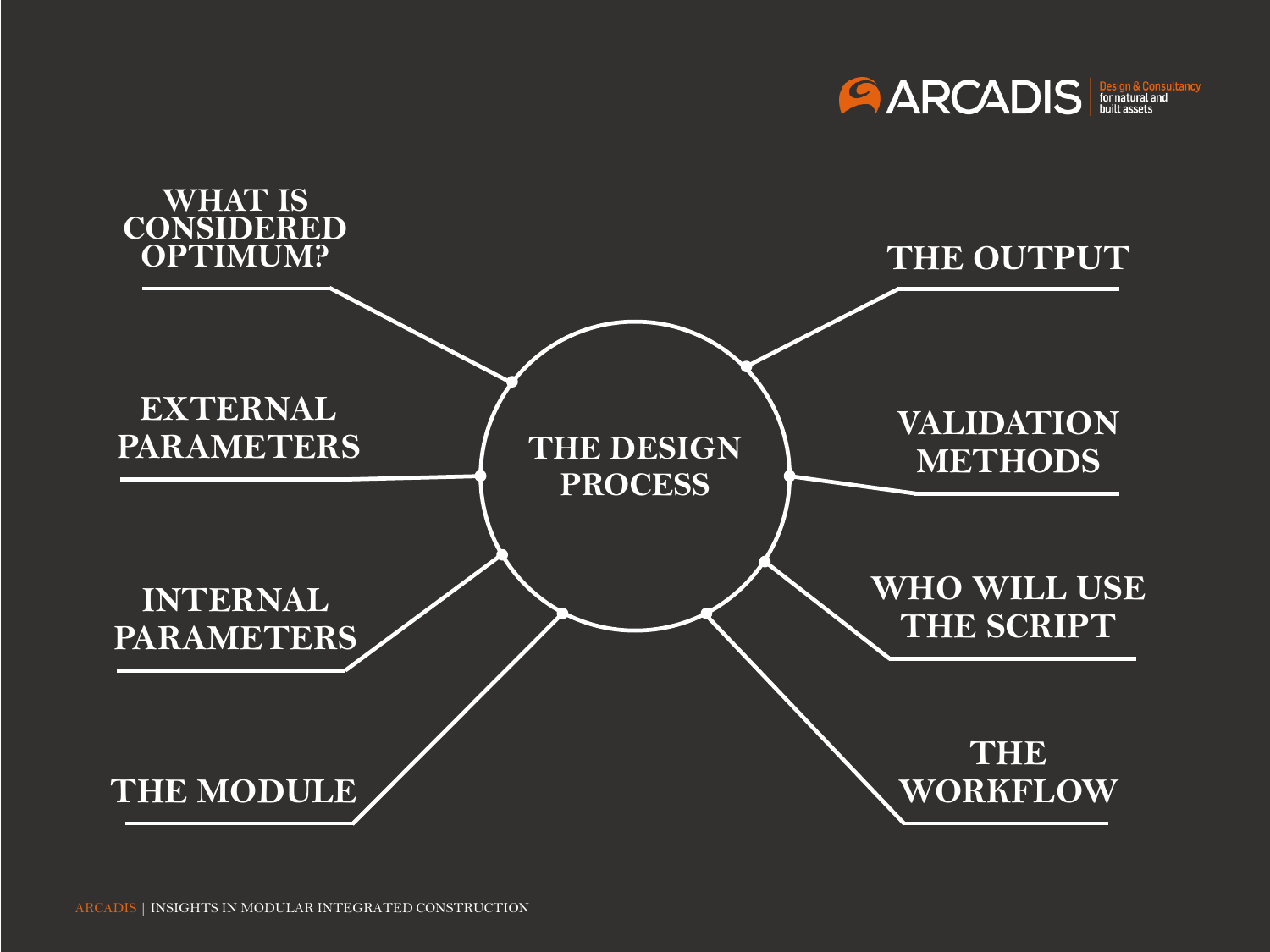

## **PARAMETRIC DESIGN**